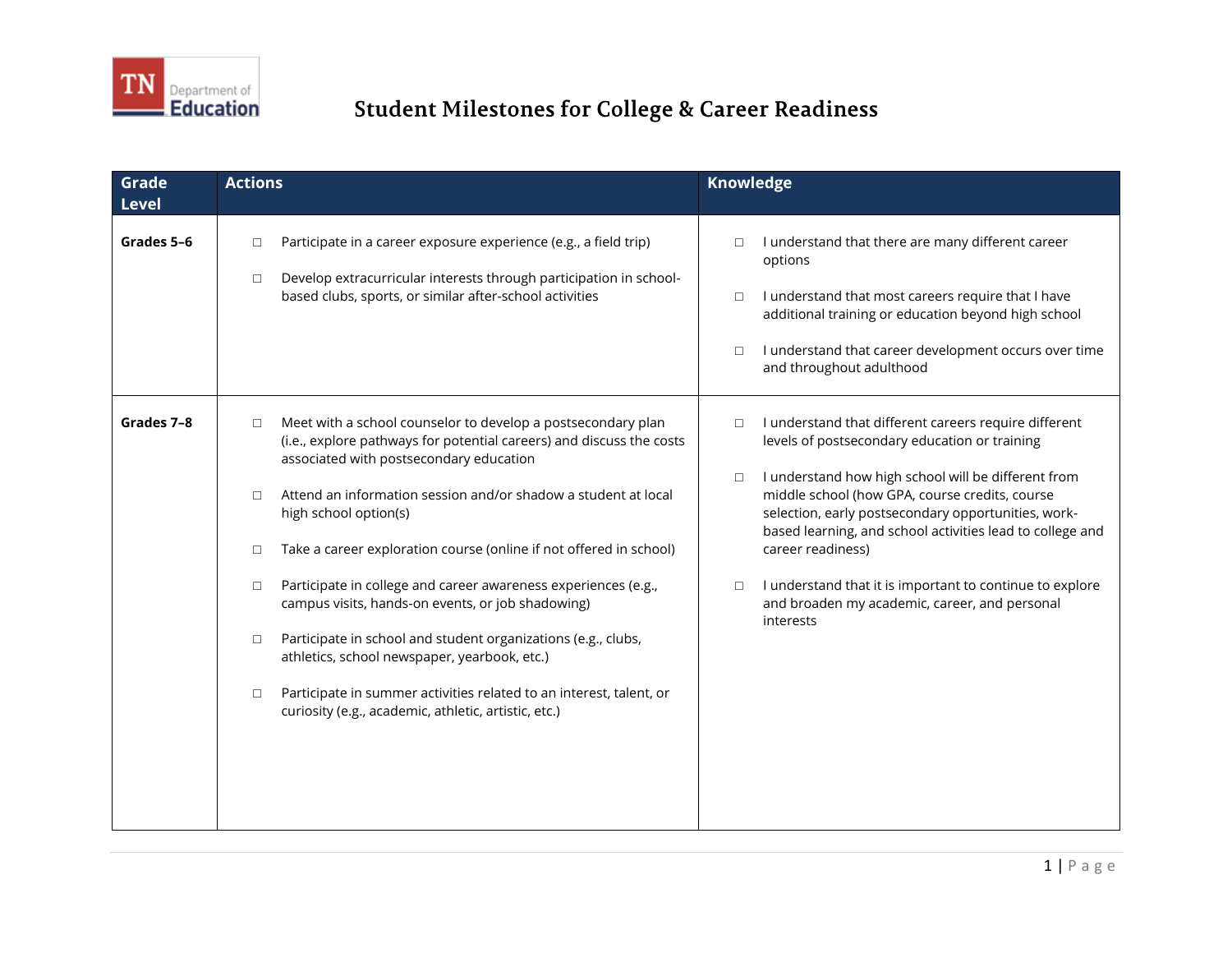

| Grade<br><b>Level</b> | <b>Actions</b>                                                                                                                                                                                                                                                                                                                                                                                                                                                                                                                                                                                                                                                                                                                                                                                                                                                                                                                                                                                                                                                                                                                                                                                                                                                                                                                                                                                                                                        | Knowledge                                                                                                                                                                                                                                                                                                                                                                                                                                                                                                                                                                                                                                    |
|-----------------------|-------------------------------------------------------------------------------------------------------------------------------------------------------------------------------------------------------------------------------------------------------------------------------------------------------------------------------------------------------------------------------------------------------------------------------------------------------------------------------------------------------------------------------------------------------------------------------------------------------------------------------------------------------------------------------------------------------------------------------------------------------------------------------------------------------------------------------------------------------------------------------------------------------------------------------------------------------------------------------------------------------------------------------------------------------------------------------------------------------------------------------------------------------------------------------------------------------------------------------------------------------------------------------------------------------------------------------------------------------------------------------------------------------------------------------------------------------|----------------------------------------------------------------------------------------------------------------------------------------------------------------------------------------------------------------------------------------------------------------------------------------------------------------------------------------------------------------------------------------------------------------------------------------------------------------------------------------------------------------------------------------------------------------------------------------------------------------------------------------------|
| Grade 9               | Begin taking aligned courses to a personalized education and career<br>$\Box$<br>plan (e.g., a focus area or CTE course of study)<br>Have a conversation with parents/guardians about the costs of<br>$\Box$<br>postsecondary and how you will plan for those costs (e.g., creating a<br>savings account)<br>Experiment with different organizational and study methods to see<br>$\Box$<br>what works best for you<br>Try something new to expand personal skills or interests (e.g., sport,<br>$\Box$<br>club, course)<br>Schedule an annual meeting with a school counselor to update your<br>$\Box$<br>postsecondary plan<br>Have conversations with teachers, family members, and other adult<br>$\Box$<br>mentors to talk through your college and career interests<br>Become involved with school student organizations, clubs, or teams<br>$\Box$<br>Learn about eligibility criteria for honor societies, special diplomas,<br>$\Box$<br>certifications, or other merit-awards<br>Start a resume to document extra-curricular activities and<br>$\Box$<br>accomplishments, work experience, and skills<br>Participate in college and career exploration experiences (e.g., campus<br>$\Box$<br>visits, hands-on events, college and career fairs, school-based<br>enterprise, industry specific exposure)<br>Volunteer in your community and/or in a professional field related to<br>$\Box$<br>your academic, personal, or career interests | I understand the connection between GPA, ACT, or SAT<br>$\Box$<br>scores and their impact on early postsecondary<br>opportunities and postsecondary admission,<br>scholarships, financial aid, etc.<br>I understand how to backwards plan from my career<br>$\Box$<br>goals to what I should be focusing on in high school<br>I understand that it is important to save money for<br>$\Box$<br>postsecondary expenses (including direct costs like<br>tuition and indirect costs like transportation, supplies,<br>and fees)<br>I understand the importance of rigorous coursework in<br>$\Box$<br>preparing me for success in postsecondary |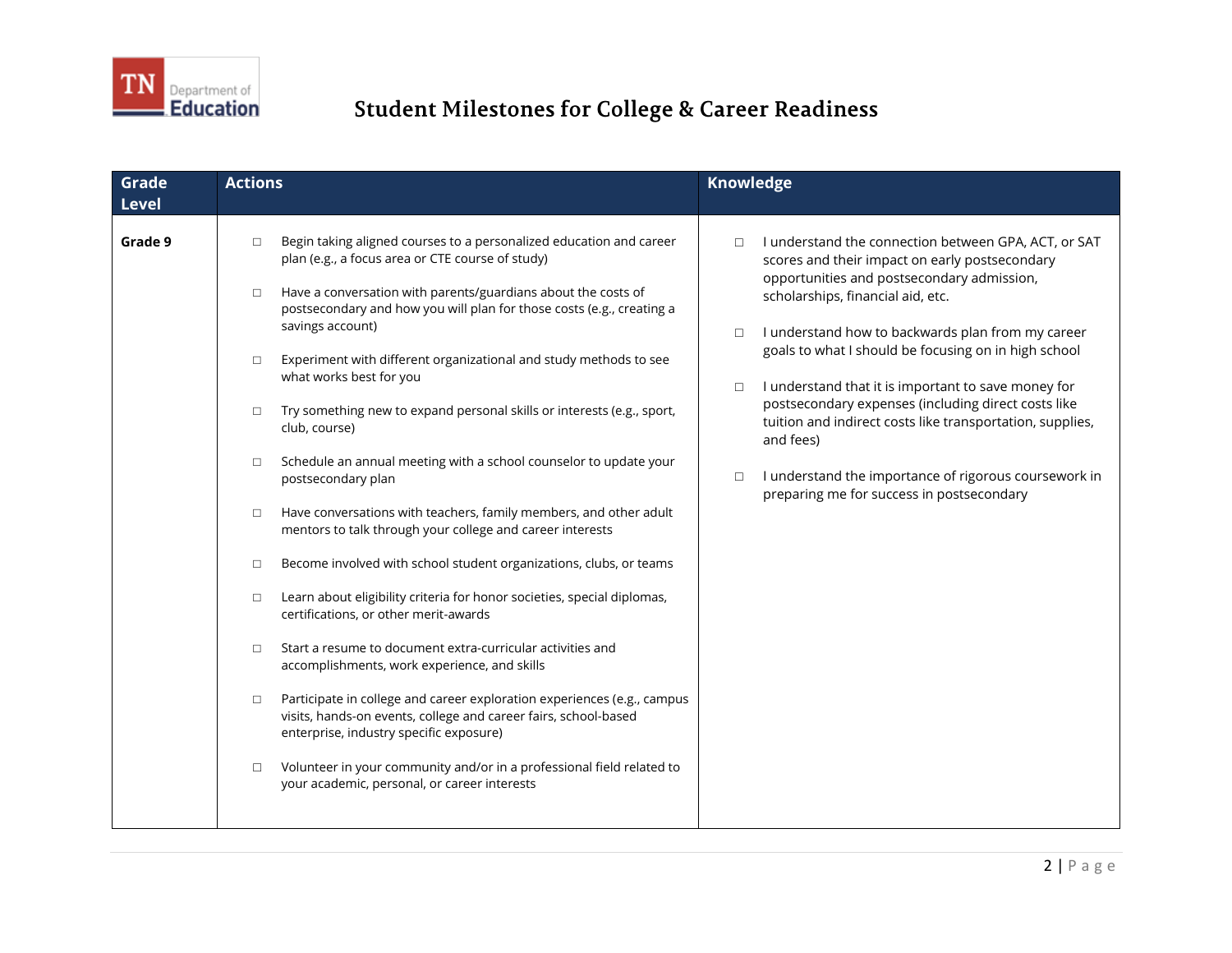

| Grade<br><b>Level</b> | <b>Actions</b>                                                                                                                                                                                                                                                                                                                                                                                                                                                                                                                                                                                                                                                                                                                                                                                                                                                                                                                                                                                                                                                                                                                                                                                                                                                                                                      | Knowledge                                                                                                                                                                                                                                                                                                                                                                                                                                                                                                                                                                                                                                                                                                        |
|-----------------------|---------------------------------------------------------------------------------------------------------------------------------------------------------------------------------------------------------------------------------------------------------------------------------------------------------------------------------------------------------------------------------------------------------------------------------------------------------------------------------------------------------------------------------------------------------------------------------------------------------------------------------------------------------------------------------------------------------------------------------------------------------------------------------------------------------------------------------------------------------------------------------------------------------------------------------------------------------------------------------------------------------------------------------------------------------------------------------------------------------------------------------------------------------------------------------------------------------------------------------------------------------------------------------------------------------------------|------------------------------------------------------------------------------------------------------------------------------------------------------------------------------------------------------------------------------------------------------------------------------------------------------------------------------------------------------------------------------------------------------------------------------------------------------------------------------------------------------------------------------------------------------------------------------------------------------------------------------------------------------------------------------------------------------------------|
| Grade 10              | Participate in college and career exploration experiences (e.g.,<br>$\Box$<br>campus visits, hands-on events, college and career fairs, school-<br>based enterprise, industry specific exposure)<br>Participate in a meaningful summer experience such as a job,<br>$\Box$<br>internship, or early postsecondary preparation (e.g., pre-college<br>summer camp, computer coding camp, apprenticeship related to<br>CTE concentration)<br>Continue involvement with school and student organizations<br>$\Box$<br>Volunteer in your community or school<br>$\Box$<br>Update your resume to include your work, volunteer experiences,<br>$\Box$<br>honors, or skills that you've acquired since last school year<br>Do a practice job interview with a school counselor or other adult<br>$\Box$<br>mentor<br>Update your postsecondary plan with your counselor and have a<br>$\Box$<br>conversation about your potential eligibility/competitiveness for<br>admission<br>Have conversations with a teacher, family member, or other adult<br>$\Box$<br>mentor to talk about your college and career interests<br>Have a conversation with a counselor and family members about<br>$\Box$<br>tuition, fees, and other costs of postsecondary, as well as your<br>potential eligibility for need- and merit-based aid | I understand the structure and content of ACT or SAT<br>П<br>college readiness exams<br>I understand the different postsecondary options<br>$\Box$<br>available to me and the criteria required for admission<br>I understand the importance of rigorous coursework<br>$\Box$<br>and how my current course performance will impact<br>future course opportunities, especially opportunities to<br>earn early postsecondary credit and to qualify for merit-<br>based scholarships (e.g., HOPE Scholarship)<br>I understand that I should revisit my postsecondary plan<br>$\Box$<br>regularly (i.e., each semester) and discuss my plans with<br>a counselor, teacher, advisor, or family member who<br>can help |
|                       | Research course offerings for your junior year, including early<br>$\Box$<br>postsecondary opportunities such as advanced placement, dual<br>enrollment and dual credit, or work-based learning                                                                                                                                                                                                                                                                                                                                                                                                                                                                                                                                                                                                                                                                                                                                                                                                                                                                                                                                                                                                                                                                                                                     |                                                                                                                                                                                                                                                                                                                                                                                                                                                                                                                                                                                                                                                                                                                  |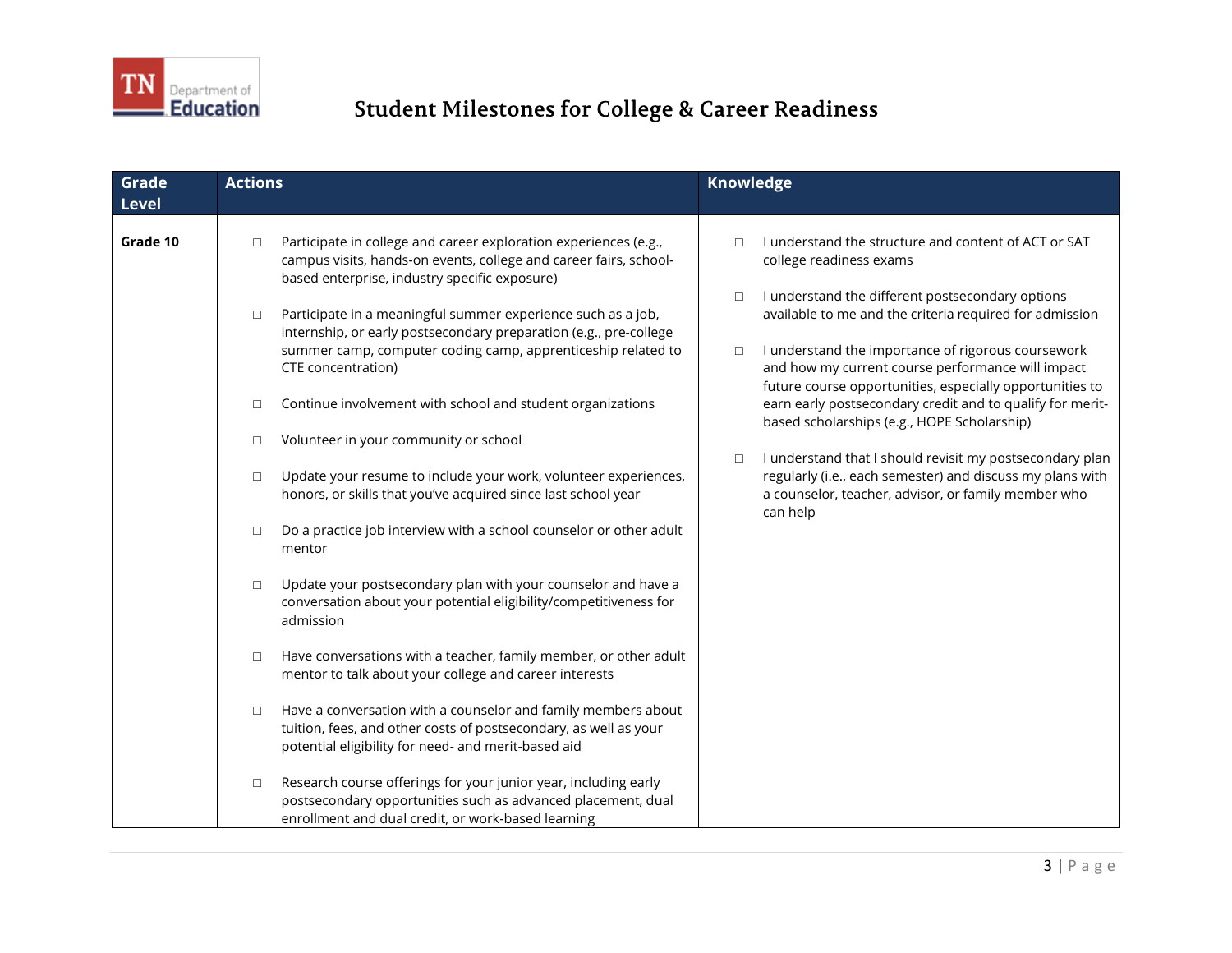

| <b>Grade</b><br><b>Level</b> | <b>Actions</b>                                                                                                                                                                                                                                    | <b>Knowledge</b>                                                                                                   |
|------------------------------|---------------------------------------------------------------------------------------------------------------------------------------------------------------------------------------------------------------------------------------------------|--------------------------------------------------------------------------------------------------------------------|
| Grade 11<br>(Fall)           | Continue to visit college and career-related campuses or events<br>$\Box$                                                                                                                                                                         | I understand the major components of the<br>$\Box$<br>postsecondary application process including admission,       |
|                              | Volunteer in your community or school regularly<br>$\Box$                                                                                                                                                                                         | financial aid, and choosing a major, concentration, or<br>certification                                            |
|                              | Attend THEC "Path to College" College Planning Nights<br>$\Box$                                                                                                                                                                                   |                                                                                                                    |
|                              | Prepare to take the ACT or SAT (e.g., take a preparation course,<br>$\Box$<br>take a practice test, use free resources online, etc.)                                                                                                              | I understand the difference between scholarships,<br>$\Box$<br>loans, and grant aid                                |
|                              | Do a practice job interview with a family member, adult mentor,<br>$\Box$<br>or a professional in your field of interest                                                                                                                          | I understand the importance of rigorous coursework in<br>$\Box$<br>preparing me for success in postsecondary       |
|                              | Continue to participate in school and student organizations and<br>$\Box$<br>take on leadership roles and/or increased responsibility                                                                                                             | I know where the counselor posts scholarship<br>$\Box$<br>opportunities                                            |
|                              | Organize and lead volunteer activities<br>$\Box$                                                                                                                                                                                                  | I know how to request a transcript for a summer<br>$\Box$<br>program, job, internship, or scholarship applications |
|                              | Update your resume to include your work, volunteer experiences,<br>□<br>honors, or skills that you've acquired since last school year                                                                                                             |                                                                                                                    |
|                              | Schedule a meeting with your school counselor to discuss details<br>$\Box$<br>of the postsecondary application process, how to choose a<br>program of study, and how to identify postsecondary institutions<br>that could be a "fit"              |                                                                                                                    |
|                              | Continue to have conversations with trusted teachers, family<br>$\Box$<br>members, or other adult mentors to talk through your college and<br>career interests                                                                                    |                                                                                                                    |
|                              | Cultivate relationships with teachers who may write letters of<br>$\Box$<br>recommendation for postsecondary, sharing with them your<br>aspirations and asking them for feedback on how to ensure that<br>you are best prepared for postsecondary |                                                                                                                    |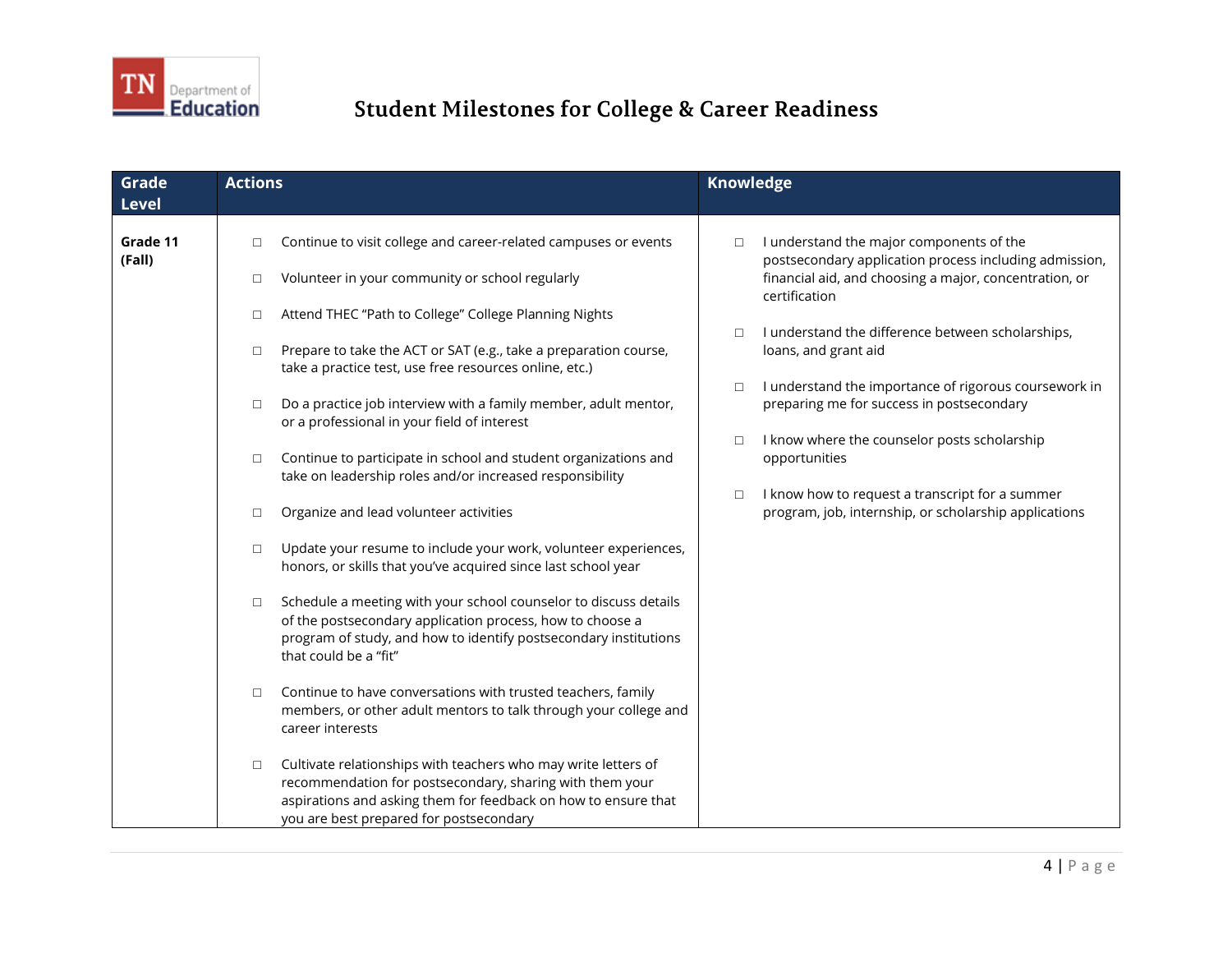

| Grade<br><b>Level</b> | <b>Actions</b>                                                                                                                                                                                                                | <b>Knowledge</b>                                                                                                          |
|-----------------------|-------------------------------------------------------------------------------------------------------------------------------------------------------------------------------------------------------------------------------|---------------------------------------------------------------------------------------------------------------------------|
| Grade 11<br>(Spring)  | Complete and pass early postsecondary opportunities (Dual<br>$\Box$<br>Credit, Dual Enrollment, AP, IB, Cambridge)                                                                                                            | I understand the importance of the ACT or SAT and that<br>$\Box$<br>I can retake either exam in my senior year            |
|                       | Research and apply for postsecondary scholarship opportunities<br>$\Box$                                                                                                                                                      | I understand this is an important summer to get a job or<br>$\Box$<br>internship, apply for a summer academic program, or |
|                       | Develop a list of postsecondary opportunities according to your<br>$\Box$<br>academic and career interests                                                                                                                    | explore a passion or interest related to my college and<br>career interests before applying to postsecondary              |
|                       | Take the ACT or SAT<br>$\Box$                                                                                                                                                                                                 |                                                                                                                           |
|                       | Participate in a meaningful summer experience such as<br>$\Box$<br>employment, an internship, or postsecondary preparation (e.g.,<br>pre-college summer camp, computer coding camp, job related to<br>your CTE concentration) |                                                                                                                           |
|                       | Write a draft of a college essay, personal statement, or cover<br>$\Box$<br>letter, and get feedback from a teacher, counselor, or college<br>access professional                                                             |                                                                                                                           |
|                       | Identify two or three teachers who you think would write you a<br>$\Box$<br>letter of recommendation for postsecondary and talk to them<br>before the end of the school year                                                  |                                                                                                                           |
|                       |                                                                                                                                                                                                                               |                                                                                                                           |
|                       |                                                                                                                                                                                                                               |                                                                                                                           |
|                       |                                                                                                                                                                                                                               |                                                                                                                           |
|                       |                                                                                                                                                                                                                               |                                                                                                                           |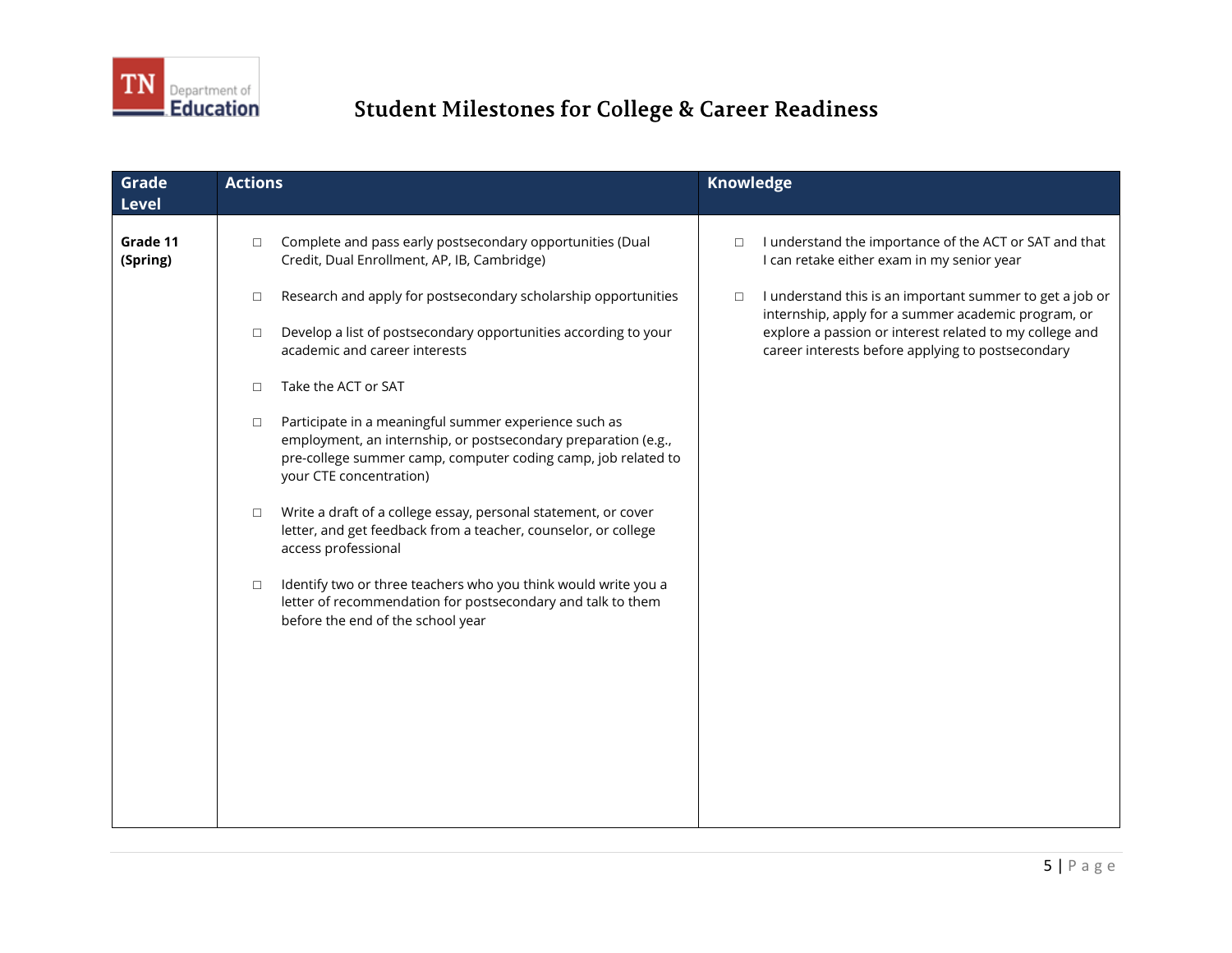

| Grade<br><b>Level</b> | <b>Actions</b>                                                                                                                                               | <b>Knowledge</b>                                                                                                                                             |
|-----------------------|--------------------------------------------------------------------------------------------------------------------------------------------------------------|--------------------------------------------------------------------------------------------------------------------------------------------------------------|
| Grade 12<br>(Fall)    | Continue to research and apply for postsecondary scholarship<br>$\Box$<br>opportunities                                                                      | I understand the postsecondary application process that<br>$\Box$<br>is aligned to my college and/or career goals                                            |
|                       | Finalize a postsecondary application list with the support of a<br>$\Box$<br>school counselor, teacher, or college access professional                       | I know the deadlines for the major components of the<br>$\Box$<br>postsecondary application process, and I have a plan to<br>ensure that I meet each of them |
|                       | Participate in the ACT senior retake if you would like to improve<br>$\Box$<br>your score                                                                    | I understand that senior year grades still matter for<br>$\Box$<br>admission and scholarship opportunities                                                   |
|                       | Take rigorous academic coursework that aligns with your college<br>$\Box$<br>and career plan (exceeding minimum requirements)                                | I understand the differences between the<br>$\Box$<br>postsecondary institutions and how to choose between<br>them                                           |
|                       | Participate in senior traditions (e.g., honor society inductions,<br>$\Box$<br>school recognitions, signing ceremony)                                        | I understand I should apply to several schools with a<br>$\Box$                                                                                              |
|                       | Ask a trusted counselor, teacher, or college access professional to<br>$\Box$<br>provide feedback on your application documents before<br>submitting         | range of acceptance requirements based on my GPA<br>and ACT or SAT scores                                                                                    |
|                       | Complete a Tennessee Promise Application<br>$\Box$                                                                                                           | I understand the importance of having a teacher or<br>$\Box$<br>college access professional review my application before<br>submitting                       |
|                       | Track and celebrate college application submissions and results,<br>$\Box$<br>industry certification completion(s), scholarship applications, and<br>results | I understand the requirements and benefits of the<br>$\Box$<br>Tennessee Promise program                                                                     |
|                       | Complete FAFSA by the Tennessee Promise deadline<br>$\Box$                                                                                                   | I understand how to complete the FAFSA, and I know<br>$\Box$<br>who to go to for help                                                                        |
|                       | Update your resume to include your work, volunteer experiences,<br>$\Box$<br>honors, or skills that you've acquired since last school year                   |                                                                                                                                                              |
|                       |                                                                                                                                                              |                                                                                                                                                              |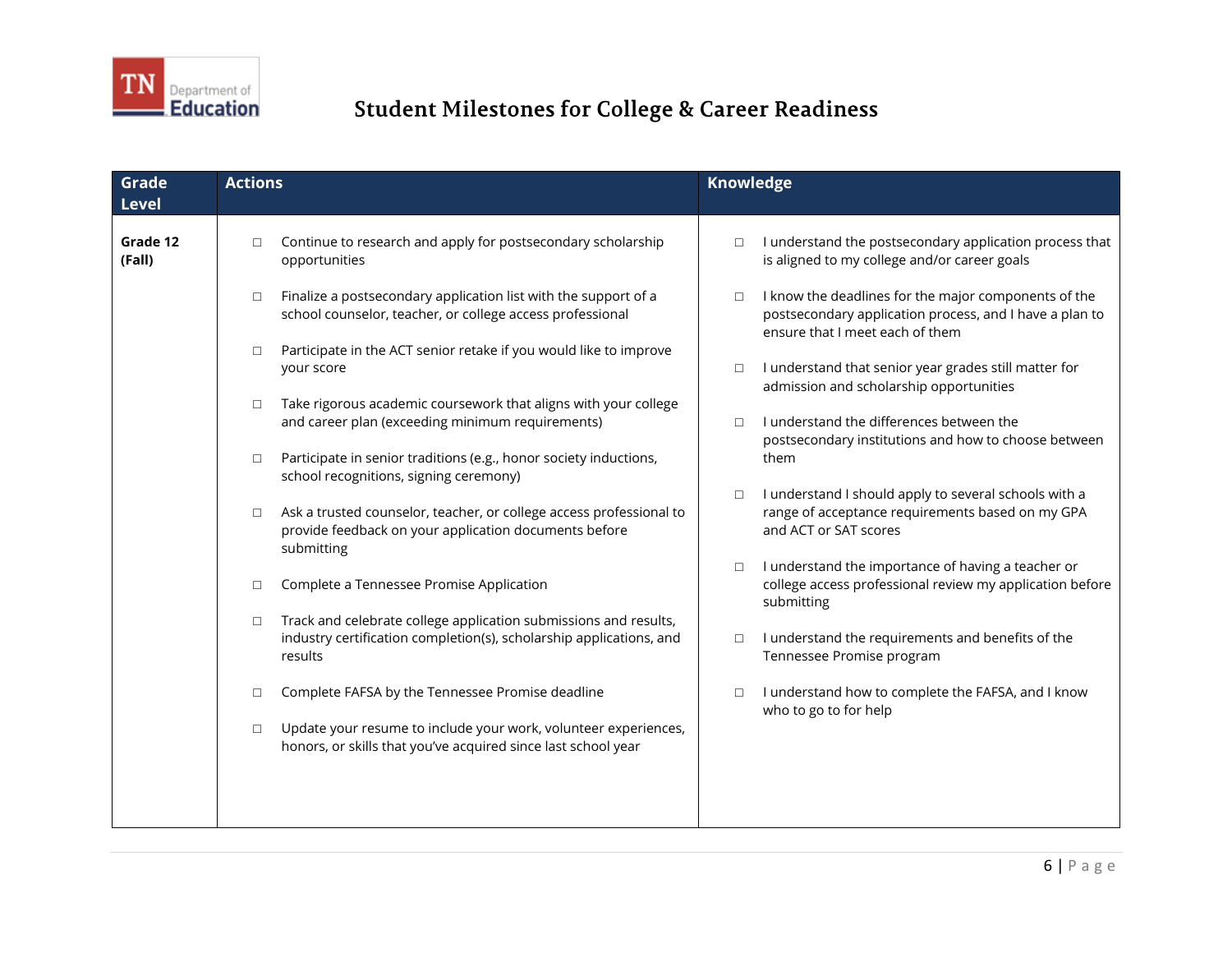

| Grade<br><b>Level</b> | <b>Actions</b>                                                                                                                                                                                                                                                                                                                                                                                                                                                                                                                                                                                                                                                                                   | <b>Knowledge</b>                                                                                                                                                                                                                                                                                                                                                                                                                                                                                                                                                                                                                                                                            |
|-----------------------|--------------------------------------------------------------------------------------------------------------------------------------------------------------------------------------------------------------------------------------------------------------------------------------------------------------------------------------------------------------------------------------------------------------------------------------------------------------------------------------------------------------------------------------------------------------------------------------------------------------------------------------------------------------------------------------------------|---------------------------------------------------------------------------------------------------------------------------------------------------------------------------------------------------------------------------------------------------------------------------------------------------------------------------------------------------------------------------------------------------------------------------------------------------------------------------------------------------------------------------------------------------------------------------------------------------------------------------------------------------------------------------------------------|
| Grade 12<br>(Spring)  | Complete a capstone project or work-based learning practicum<br>$\Box$<br>Attend Tennessee Promise meetings<br>$\Box$<br>Meet with admission officers from the postsecondary institutions<br>$\Box$<br>to which you applied or have been admitted<br>With a counselor or college access professional, review the<br>$\Box$<br>financial aid options and academic outcome data of the<br>postsecondary institutions to which you were admitted<br>Make a financial deposit at your chosen postsecondary institution<br>$\Box$<br>and attend orientation<br>Identify and participate in volunteer opportunities of interest to<br>$\Box$<br>ensure that you maintain Tennessee Promise eligibility | I know what information or data to compare to decide<br>$\Box$<br>which postsecondary option is the best match for me<br>academically, financially, and with regard to my career<br>goal(s)<br>I know who the admissions and/or financial aid officers<br>$\Box$<br>are and how to contact them for the postsecondary<br>options I am considering<br>I know who to contact at the postsecondary level<br>$\Box$<br>regarding my financial aid, course registration, housing,<br>academic support/advising, and how to make a deposit<br>I understand how to evaluate my financial aid awards to<br>$\Box$<br>determine the net cost of each institution and compare<br>my different options |